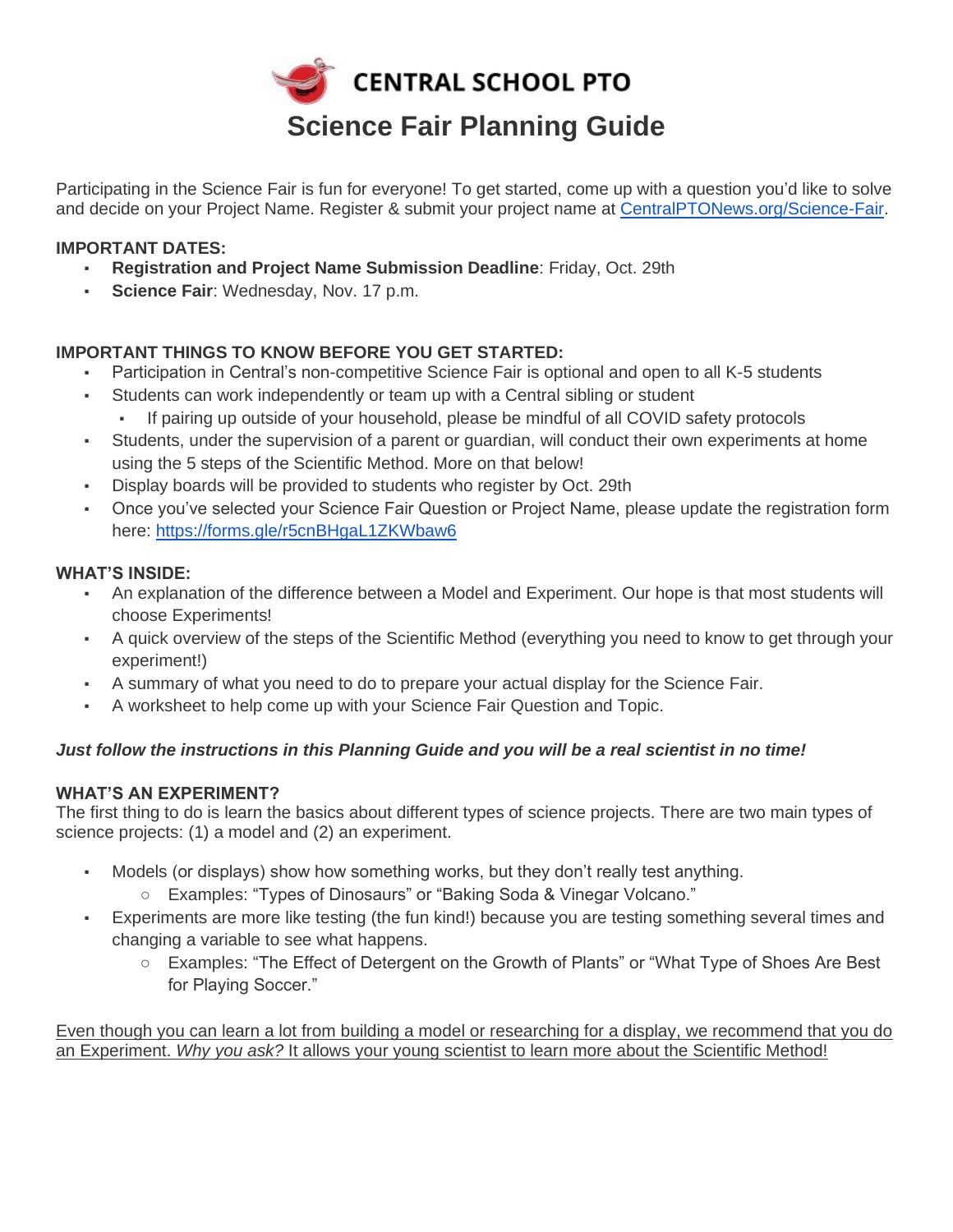#### **WHAT'S THE SCIENTIFIC METHOD?**

Get ready to have some fun young scientists! Follow the 5 simple steps below and you'll have completed an experiment using the Scientific Method. Use the [Scientific Method Worksheet](https://centralptonews.org/science-fair/scientific-method-worksheet/) at the end of this packet to record your progress through each step OR use your own paper - either works just as well! Your final display should include these 5 sections that correspond to the 5 steps of the Scientific Method.

# **FIVE STEPS TO THE SCIENTIFIC METHOD:**

- 1. **Question:** What's a *Question* you can ask that can be tested in an experiment?
- 2. **Hypothesis:** Now that you have your question, do you have a *smart guess*, or *Hypothesis*, of the answer?
- 3. **Experiment:** It's time to create an *Experiment* that will answer your question!
- 4. **Results:** Things are really getting interesting! Perform your experiment and record your *Results*!
- 5. **Conclusion:** You're almost done! The last step is to check your Hypothesis against your Results and document your *Conclusion* for the Science Fair!

#### **Need help with the first step? Let's decide what your question will be.**

Start by asking yourself a question that interests you. Do you have a question about something? What can you test? The question can be a simple one such as, "What kind of paper makes the best paper airplane?"

If it helps, try using one of these approaches:

- "Effect Question": What is the effect of *sunlight* on *the growth of plants*?
- "How does" Question": How does *the color of light* affect *the growth of plants*?
- "Which/What" Question": Which/What *paper towel* is *most absorbent?*

#### **DISPLAY BOARDS:**

Once you've completed the Scientific Method, you're ready to prepare your *Conclusion* on a display board.



# **Sample Display Board Model**

#### **ONLINE RESOURCES:**

- **[ScienceBuddies.com](https://www.sciencebuddies.org/)**
- **[Education.com](https://www.education.com/science-fair/science/)**
- **Wow In the World Podcast: [Scream for Science!](https://podcasts.apple.com/au/podcast/screaming-for-science/id1233834541?i=1000536695692)**

*Note to parents: these online resources are provided as a guide, do encourage your child to use their own curiosity or interests as the motivation for the question. Don't worry if the question or resulting experiment doesn't seem sophisticated enough. The best type of question for an elementary school Science Fair, is one for which your child yearns for the answer!*

#### **MORE QUESTIONS? WE HAVE ANSWERS!**

Have fun, be safe, and contact your Science Fair Committee if you have any questions! Please contact Rachel Schrier [\(rachelschrier@hotmail.com\)](mailto:rachelschrier@hotmail.com) and Kate Geletka [\(KB2880@gmail.com\)](mailto:KB2880@gmail.com) with any questions!